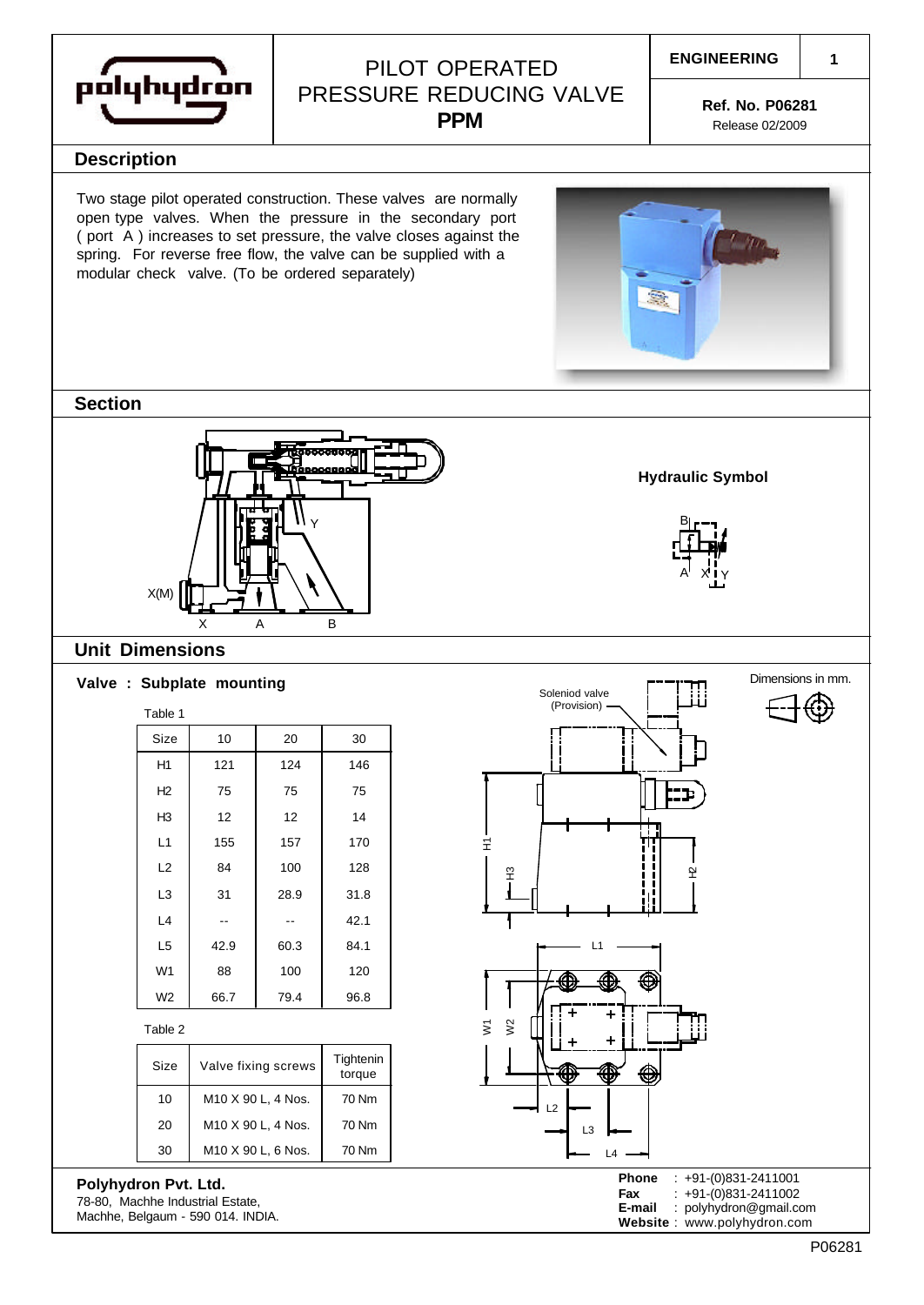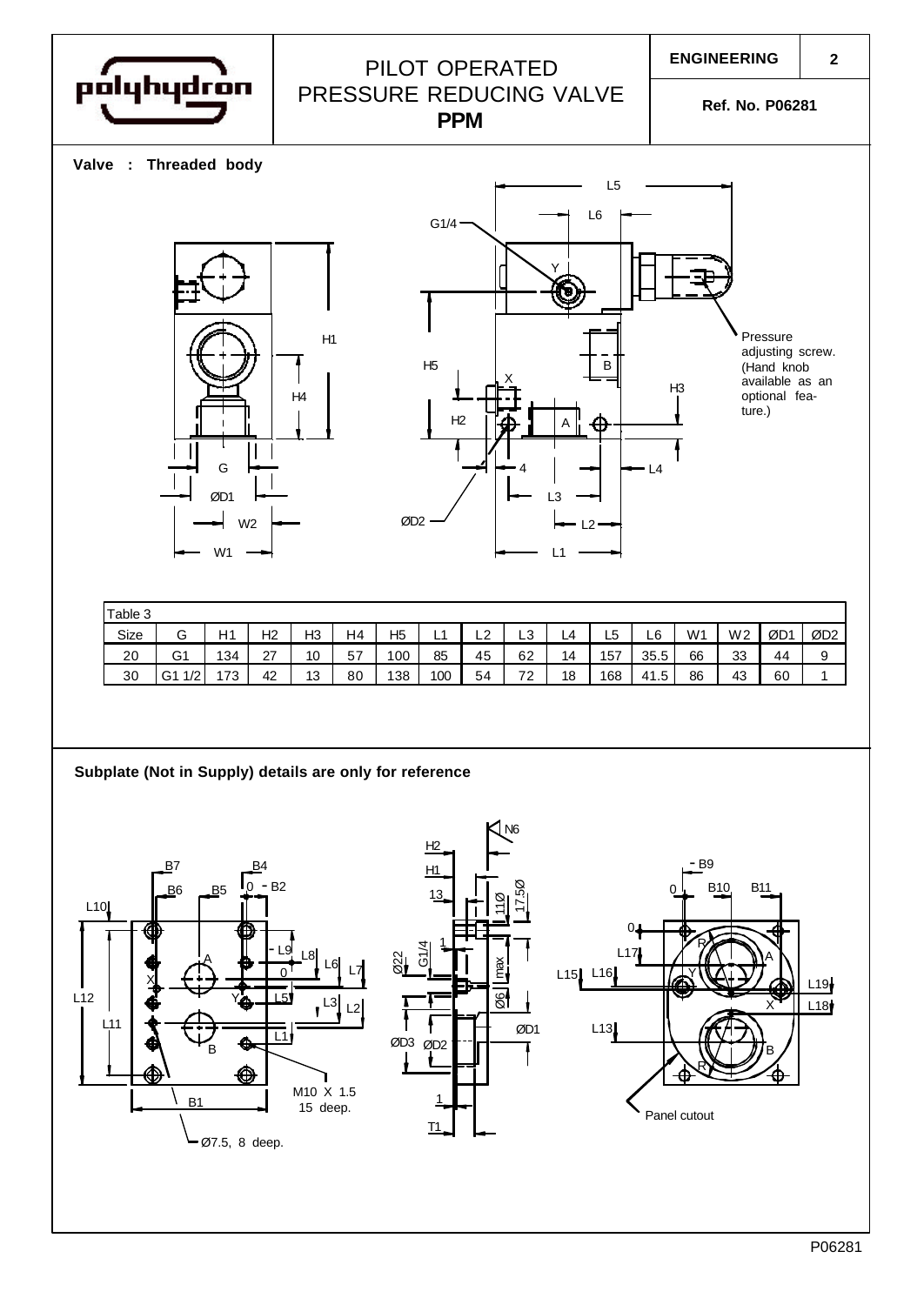

# PILOT OPERATED PRESSURE REDUCING VALVE

**PPM**

**Ref. No. P06281**

**ENGINEERING**

| Table 4 |                      |                |                |                    |           |                |                |      |        |            |            |      |                           |          |                |                 |      |           |
|---------|----------------------|----------------|----------------|--------------------|-----------|----------------|----------------|------|--------|------------|------------|------|---------------------------|----------|----------------|-----------------|------|-----------|
| Size    | Model                | Mass<br>kg     | <b>B1</b>      | <b>B2</b>          | <b>B4</b> | B <sub>5</sub> | B <sub>6</sub> | B7   | B9     | <b>B10</b> | <b>B11</b> | ØD1  | ØD <sub>2</sub>           | ØD3      | H <sub>2</sub> | H1              | L1   | L2        |
| 10      | 1SP06G03<br>1SP06G04 | 2.4            | 86             | 9.7                | 7.9       | 33.3           | 58.7           | 66.7 | $-7.9$ | 33.3       | 58.7       | 13   | G <sub>3/8</sub><br>G 1/2 | 25<br>30 | 29             | 15              | 42.9 | 35.7      |
| 20      | 1SP08G06<br>1SP08G08 | 5.2            | 112            | 16.3               | 6.4       | 39.7           | 73             | 79.4 | 3      | 39.7       | 75         | 22   | G 3/4<br>G1               | 36<br>44 | 45             | 25              |      | 60.5 49.2 |
| 30      | 1SP09G10<br>1SP09G12 | 8.5            | 140            | 21.6               | 4         | 48.4           | 92.9           | 96.8 | 1.6    | 48.4       | 98.5       | 31   | G1 1/4<br>G1 1/2          | 54<br>60 | 47             | 35              | 84.1 | 67.5      |
|         |                      |                |                |                    |           |                |                |      |        |            |            |      |                           |          |                |                 |      |           |
| Size    | Model                | L <sub>3</sub> | L <sub>5</sub> | L6                 | L7        | L8             | L <sub>9</sub> | L10  | l 11   | L12        | L13        | L15  | L <sub>16</sub>           | L17      | L18            | L <sub>19</sub> | R    | T1        |
| 10      | 1SP06G03<br>1SP06G04 | 31.8           |                | 21<br>$\mathbf{A}$ | 21.4      | 7.1            | 45.9           | 10   | 121    | 141        | 87<br>89   | 67.3 | 67.3                      | 47<br>45 | 82             | 53              | 40   | 12<br>14  |
| 20      | 1SP08G06<br>1SP08G08 | 44.5           |                | 39.7               | 20.8      | 11.1           | 22             | 16   | 104    | 136        | 77<br>82   | 42.6 | 64                        | 27<br>22 | 57             | 47              | 52   | 16<br>18  |
| 30      | 1SP09G10<br>1SP09G12 | 62.7           | 42.1           | 59.6               | 24.6      | 16.7           | 33             | 10   | 150    | 170        | 111<br>115 | 60   | 99.1                      | 39<br>35 | 90             | 60              | 65   | 20<br>22  |

# **Technical Specifications**

|                                         | Threaded conforming to factory standard.   |  |  |  |  |  |
|-----------------------------------------|--------------------------------------------|--|--|--|--|--|
|                                         |                                            |  |  |  |  |  |
|                                         |                                            |  |  |  |  |  |
|                                         |                                            |  |  |  |  |  |
|                                         |                                            |  |  |  |  |  |
| Max. back pressure at port 'Y'  315 bar |                                            |  |  |  |  |  |
|                                         |                                            |  |  |  |  |  |
|                                         |                                            |  |  |  |  |  |
|                                         |                                            |  |  |  |  |  |
|                                         |                                            |  |  |  |  |  |
|                                         | l/min.<br>20  200 l/min.<br>30  300 l/min. |  |  |  |  |  |
|                                         |                                            |  |  |  |  |  |

| Mass (in kg.) |  |    | Subplate | Threaded  <br>type |  |
|---------------|--|----|----------|--------------------|--|
|               |  | 10 | 5.5      | 9                  |  |
|               |  | 20 | 7.7      | 9                  |  |
|               |  | 30 | 13.5     | 11                 |  |

**3**